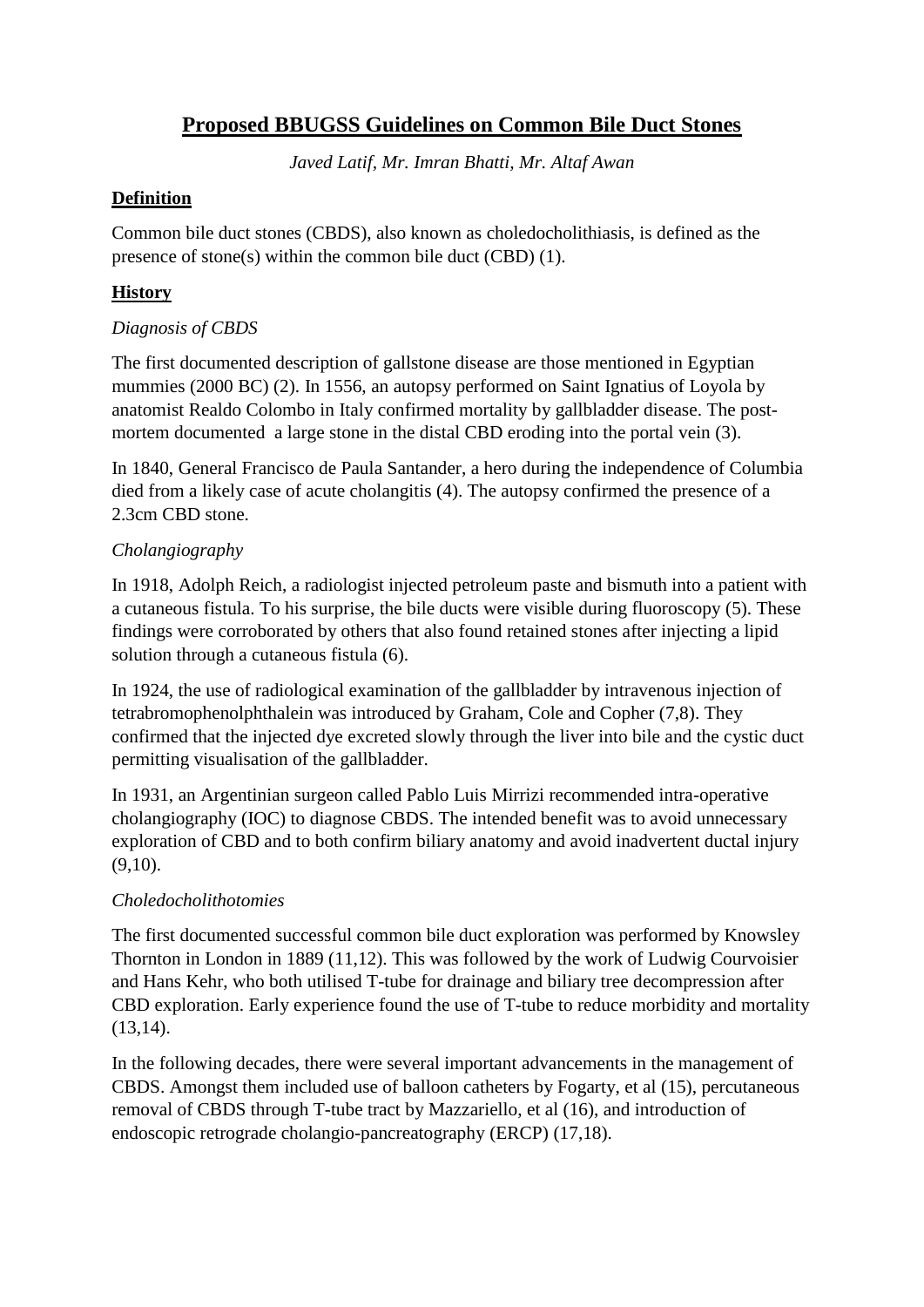In the 1990's, with the utilisation minimally invasive surgery came laparoscopic CBD exploration (LCBDE) (19,20). Despite the emergence of LCBDE, there has been a slow adoption of this approach and recent guidelines have suggested encouragement of training to enable a wider implementation and in order take advantage of both significant economic and clinical benefits (21,22).

# **Epidemiology**

• Between  $3 - 16\%$  of patients with symptomatic gallstones have concomitant CBDS (23,24).

# **Risk Factors**

- Behavioural (diet, obesity, weight loss)
- Biological (age, gender, race, ileal resection and serum lipid level) (25).

# **Pathophysiology**

Bile stored in the gallbladder can become saturated leading to formation of gallstones. In some cases, gallstones pass through the cystic duct (CD) and subsequently into the CBD. Most cases of CBDS are secondary to passage of stone from the gallbladder. Primary CBDS occur due to bile stasis in the bile duct, which cause intraductal stone formation (1). Less common causes of CBDS include complicated Mirrizi syndrome or hepatolithiasis (1).

Flow of bile is obstructed by CBDS, which can result in obstructive jaundice and/or ascending cholangitis. Furthermore obstruction of the biliopancreatic duct may lead to premature activation of pancreatic enzymes causing biliary pancreatitis (26).

# **Complications of CBDS**

- **Pain**
- **Jaundice**  obstruction of CBD by stone
- **Ascending Cholangitis** infection of partially or completely obstructed duct
- **Pancreatitis** obstruction of biliopancreatic duct may lead to premature activation of enzymes in the pancreas

# **Investigation of CBDS**

Investigating CBDS is recommended in all patients presenting with epigastric or right upper quadrant pain, particularly when associated with concomitant deranged LFTs, jaundice, pyrexia, or acute pancreatitis.

The following are the investigations available for identifying CBDS:

# *Liver Function Tests (LFTs) and Transabdominal Ultrasound Scan (US)*

• Both are recommended in patients with suspected CBDS, although normal results should not prevent further investigations, especially when there is a high index of suspicion.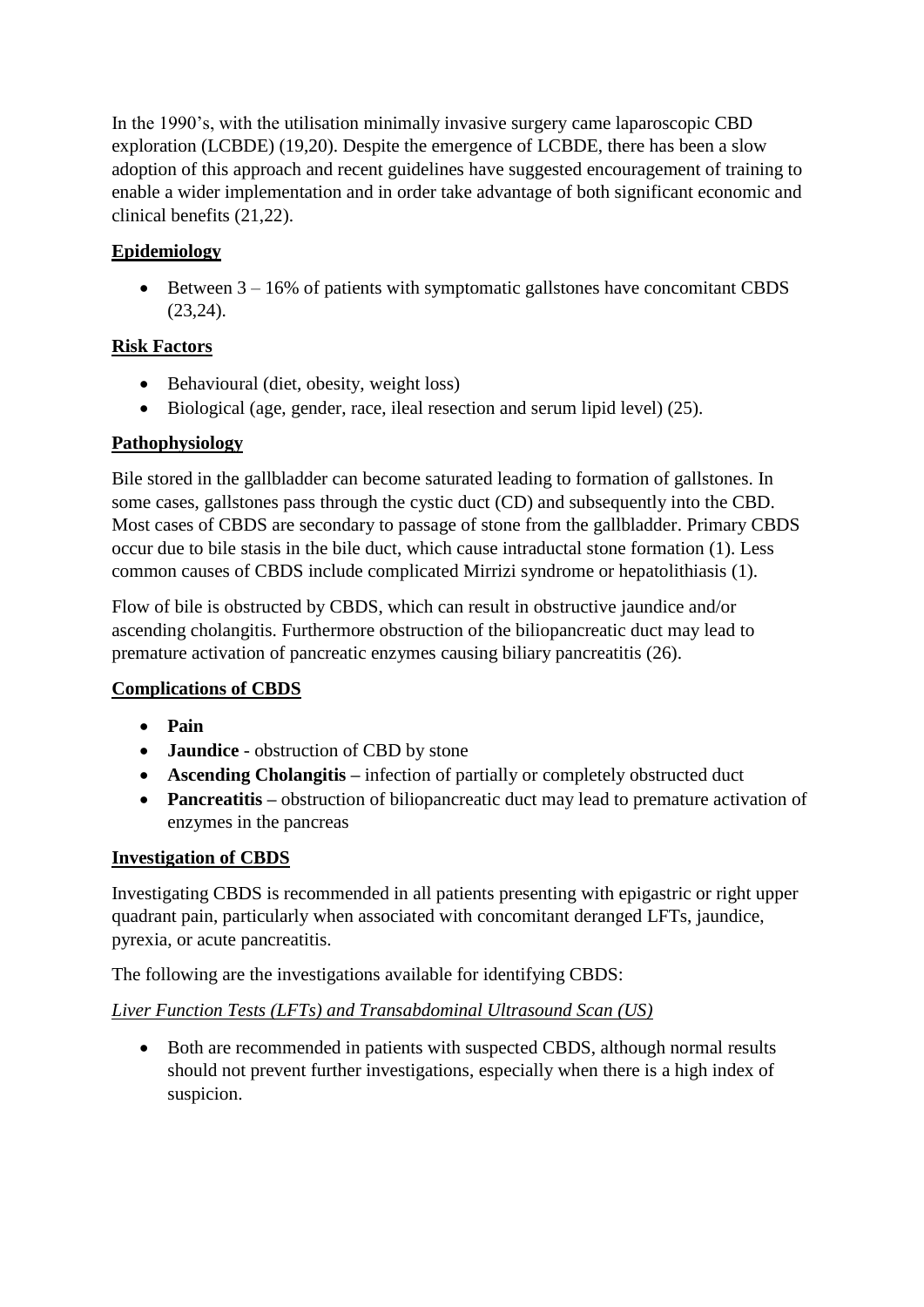# *Magnetic Resonance Cholangio-Pancreatography (MRCP) and Endoscopic Ultrasound (EUS)*

- Both imaging modalities are highly accurate methods in identifying CBDS when there is a moderate probability of disease (Figure 1). There is comparable sensitivity/specificity of each investigation for stones >5mm in size (95%/97% - EUS; 93%/96% - MRCP) (27,28).
- EUS is superior to MRCP in detecting stones  $\leq$ 5mm in size (MRCP sensitivity falls from 93% to 71% for stones <5mm) (27–29).
- The advantages of MRCP are that it is widely available, non-invasive, provides detailed images of the intrahepatic ducts, cost effective and more suitable in patients with altered gastric or duodenal anatomy (27,28).
- The advantages of EUS are that it can be performed in patients where MRI is contraindicated or not tolerated due to claustrophobia. Although EUS has the disadvantage of being invasive and therefore causing a risk of visceral perforation, aspiration, pneumonia and oral/dental injury.
- MRCP should be the primary modality used and EUS reserved when there are contraindications to MRI or when the results of MRCP are equivocal (27,28).
- EUS should also be considered in patients where a cause for pancreatitis has not been established. Meta-analyses show that in around 61% of cases, aetiology can be established by EUS. This includes the detection of microlithiasis or biliary sludge  $(41\%)$   $(30)$ .

# *Computerised Tomography – (CT)*

• CT is not routinely used for identifying CBDS (sensitivity 69-87%, specificity 68-96%) but has an important to role to play in identification and staging of malignant biliary obstruction. Its accuracy in diagnosing CBDS falls considerably when the stone is small or has a similar density to bile. In patients where a CBD filling defect is identified with US, cross sectional imaging (CT/MRCP) can be useful in differentiating between a stone, stricture, and a mass lesion (31).

For a suggested pathway in diagnosing suspected CBDS, see Figure 1.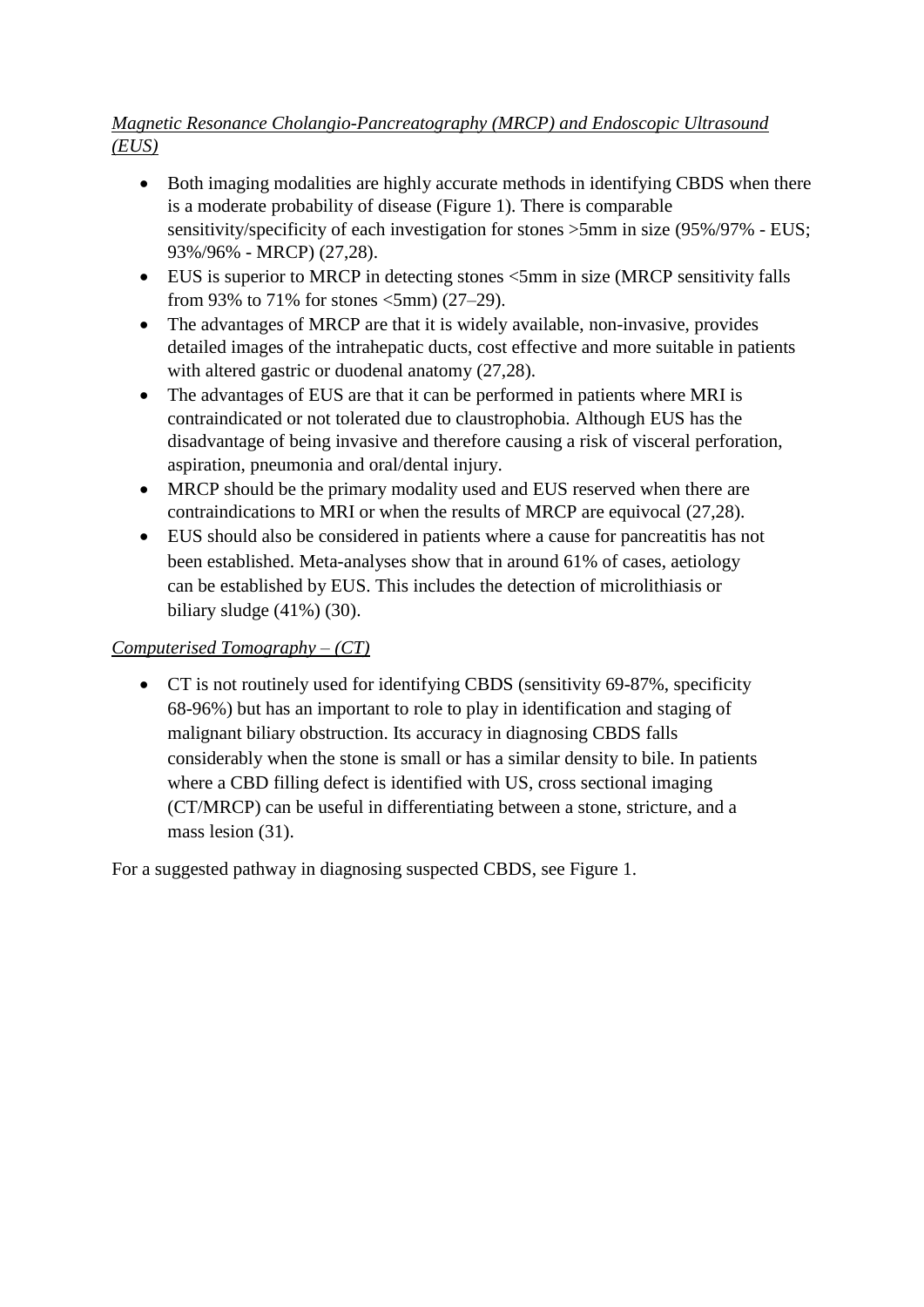# **Management of CBDS (Figure 2)**

CBDS can be effectively treated via either ERCP or laparoscopic cholecystectomy and LCBDE (21). The benefits of LCBDE include an economic advantage by reducing the overall hospital stay and a significant lower risk of causing pancreatitis (32).

# *Surgical Management of CBDS*

# **Pre-operative**

- In patients with a gallbladder in-situ, LCBDE has been reported to be as effective as ERCP in achieving duct clearance (21). Furthermore, it is associated with a shorter hospital stay, reduced cost and lower incidence of pancreatitis (41).
- LCBDE has reported morbidity rate of  $4 16\%$  and mortality rates of  $0 0.8\%$ (42).
- Pre-operative MRCP in patients with a suspicion of CBDS can facilitate planning the operative approach for LCBDE by delineating the anatomy of the biliary tree including the cystic duct (important specifically for trans-cystic LCBDE) and size of the ductal stones.
- Although MRCP provides valuable pre-operative information, it is not mandatory particularly when there is a low index of suspicion for malignancy, LFTs are normalising and there is availability of intra-operative cholangiogram (IOC) and/or laparoscopic ultrasound (LUS).
- Intra-operative cholangiogram (IOC) provides real-time information of anatomy of both the cystic duct and CBD, and anatomical details of the bile duct stones. In experienced hands LUS may provide similar information to IOC.
- When available, IOC or LUS should be performed when CBDS are suspected (previously deranged LFTs, dilated CBD on USS or previous pancreatitis) or proven by preoperative imaging (MRCP/EUS/CT).
- Stone migration is a dynamic process and therefore pre-operative imaging should not be accepted as definitive. Intra-operative imaging with IOC or LUS are the most reliable means of confirming the real-time presence or absence of CBD stones.
- An equivocal IOC where the CBD is dilated and absence of contrast in the duodenum on the background of a patient with previous pancreatitis or altered GI anatomy then transcystic LCBDE should be attempted. Intravenous Buscopan (20mg) can be used to help relax the sphincter of Oddi in order to encourage the passage of a small stone at the papilla or flow of contrast into duodenum.
- LCBDE can take either a trans-cystic (via the cystic duct) or a transcholedochal (via the CBD) approach.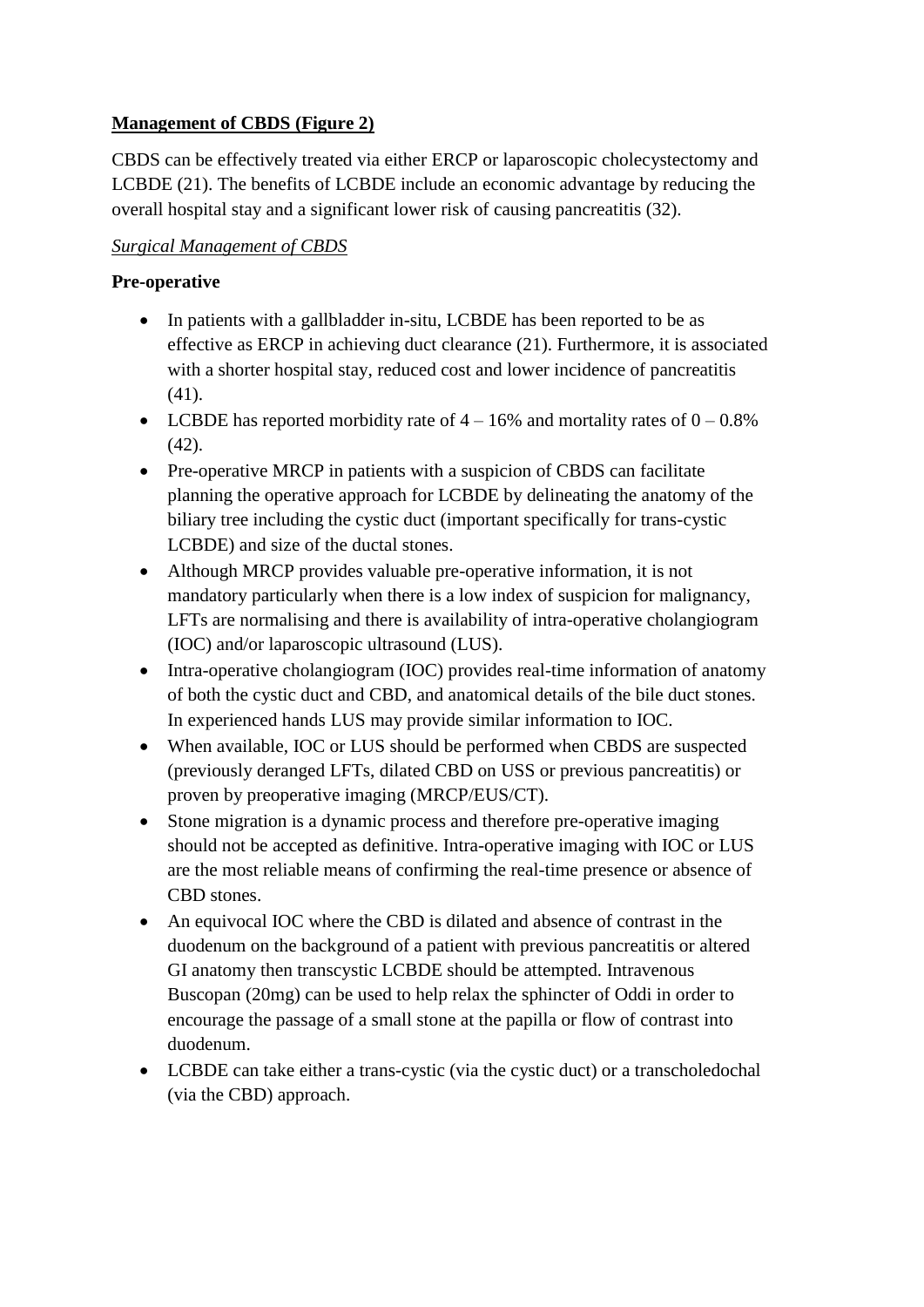#### **Trans-cystic LCBDE**

- Trans-cystic CBDE is considered when there are  $\leq$  3 small, non-impacted stones in the distal CBD, favourable cystic duct anatomy with or without a non-dilated biliary system (< 8mm CBD).
- Trans-cystic route can be difficult in patients with a long, tortuous cystic duct. There are CBDE kits (Nathanson Transcystic Bile Duct Stone Exploration Pack Cook ® Medical) available with cystic duct balloon plasty devices that can be used to improve the chances of success. This procedure is performed under fluoroscopic guidance without direct visualisation of the CBD. There is always a risk of injuring the cystic duct with balloon-plasty increasing the chance of postoperative bile leak.
- Failure to clear the CBD via the trans-cystic route due to unfavourable cystic duct anatomy and thus failure to access the CBD, migration of the stones proximally into the common hepatic duct or large distal CBDS should lead to a transcholedochal CBDE when the CBD is dilated  $(\geq 8$ mm) or post-operative ERCP should be performed when the CBD is <8mm.

#### **Transcholedochal LCBDE**

- Patients with a dilated CBD (≥8mm) and a high stone load/ large stones (>1cm)/impacted stones should be managed by transcholedochal approach.
- The most important factor for transcholedochal exploration is the presence of dilated CBD ( $\geq$ 8mm) in order to prevent postoperative CBD stricture (21).
- Assessment of CBD size can be made by either pre-operative MRCP, IOC or LUS. MRCP is the least reliable as there is often a delay in surgery and both IOC and LUS are performed real-time.
- A vertical choledochotomy is best performed using a choledochotome to provide a linear clean incision. Laparoscopic scissors can be used instead of the choledochotome although use of diathermy should be avoided to reduce the risk of thermal injury.
- Closure of the duct can be performed by using a continuous suturing technique with a 4/0 Vicryl suture. Acceptable methods of closure include interrupted suturing with a monofilament absorbable thread (PDS). Non-absorbable sutures should be avoided due to the risk of the suture material acting as a nidus for stone formation.
- Primary duct closure without T-tube insertion is superior to planned T-tube insertion with reduction of hospital stay (43). In addition, primary duct closure is associated with both a shorter operative time and patient recovery (43).
- Completion IOC can be performed via cystic duct in cases where there is a significant stone load, there has been use of a lithotriptor giving rise to proximal migration of stone fragments into the intrahepatic ducts or in patients with altered GI anatomy. In these circumstances completion IOC will allow to increase confidence in CBD clearance. In cases where the IOC is positive this should lead to further choledochoscopy and clearance. If subsequent IOC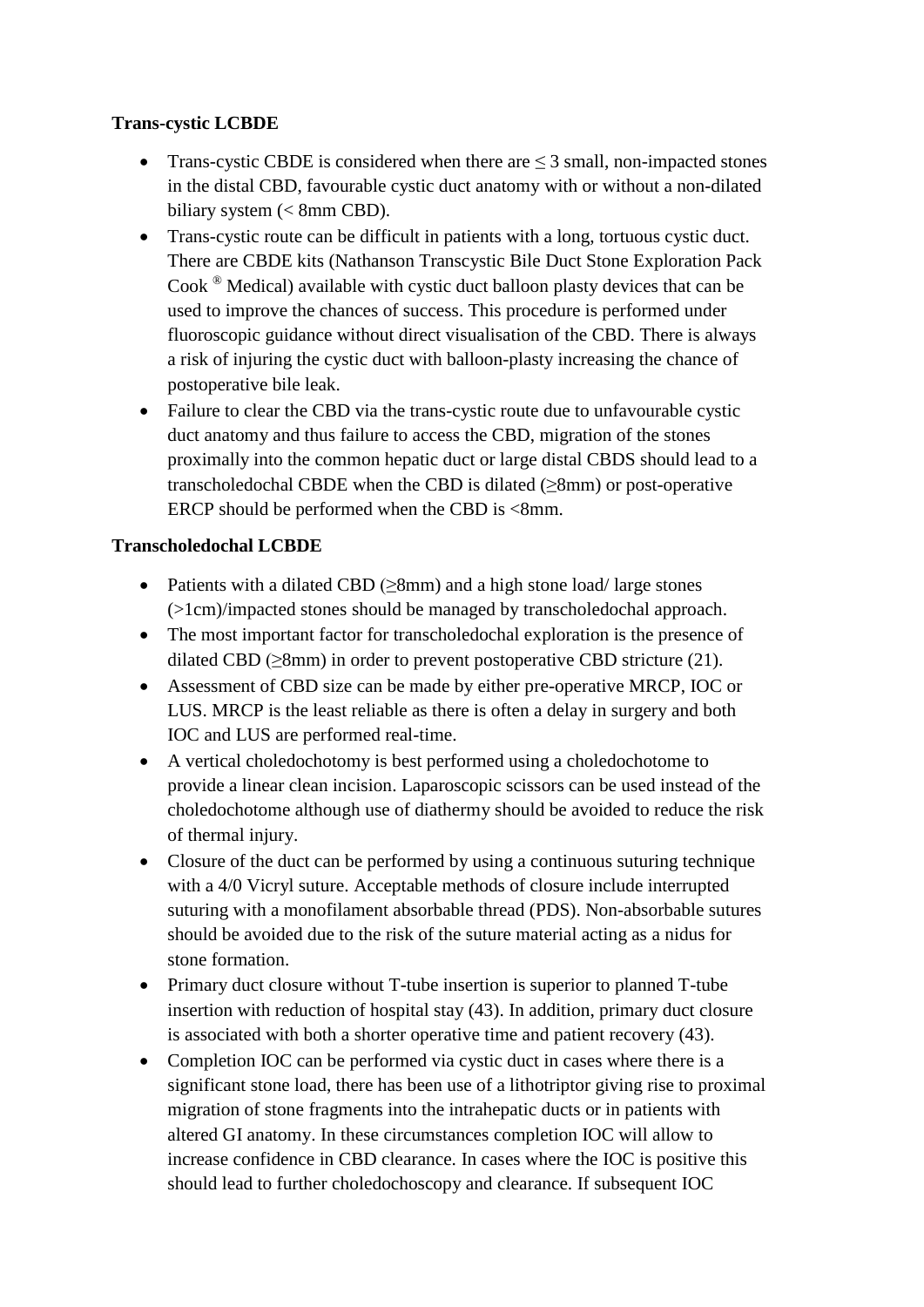remains equivocal then T-tube placement should be considered to allow for percutaneous access to the CBD.

• T-tube placement should be considered where patients return to theatre for biliary peritonitis following LCBDE, in which the dominant cause of bile leak is due to technical failure in the suture line (21).

### **Other considerations:**

- Patients that have had previous cholecystectomy should proceed to ERCP
- $\bullet$  15 37% of patients with a gallbladder in-situ post-clearance of CBD stones at ERCP will require a cholecystectomy within 5 years (21).
- In those with altered GI anatomy, unless in a centre with experience of laparoscopic transgastric assisted or push enteroscopy ERCP (the disadvantage of these approaches being the duration of procedure with variable success rate), LCBDE should be considered.
- EUS-guided ERCP is an evolving alternative option in patients with Roux-en-Y gastric bypass but due to publication of small case-series its success and risks have not been understood comprehensively (44)
- In patients with cholangitis, where the endoscopist believes ERCP will be unsuccessful due to complexity of the stone disease or would like to avoid sphincterotomy, then placement of a straight stent is preferred as a bridge to definitive LCBDE or consider spyglass ERCP in patients with severe comorbidity.
- A biliary stent placed as an intermediate step to surgery should be removed at LCBDE and sent for microscopy, culture, and sensitivity.
- Evidence suggests that biliary stents removed during LCBDE will culture resistant strains of bacteria which require discussion with a specialist microbiologist to initiate appropriate antibiotics (45).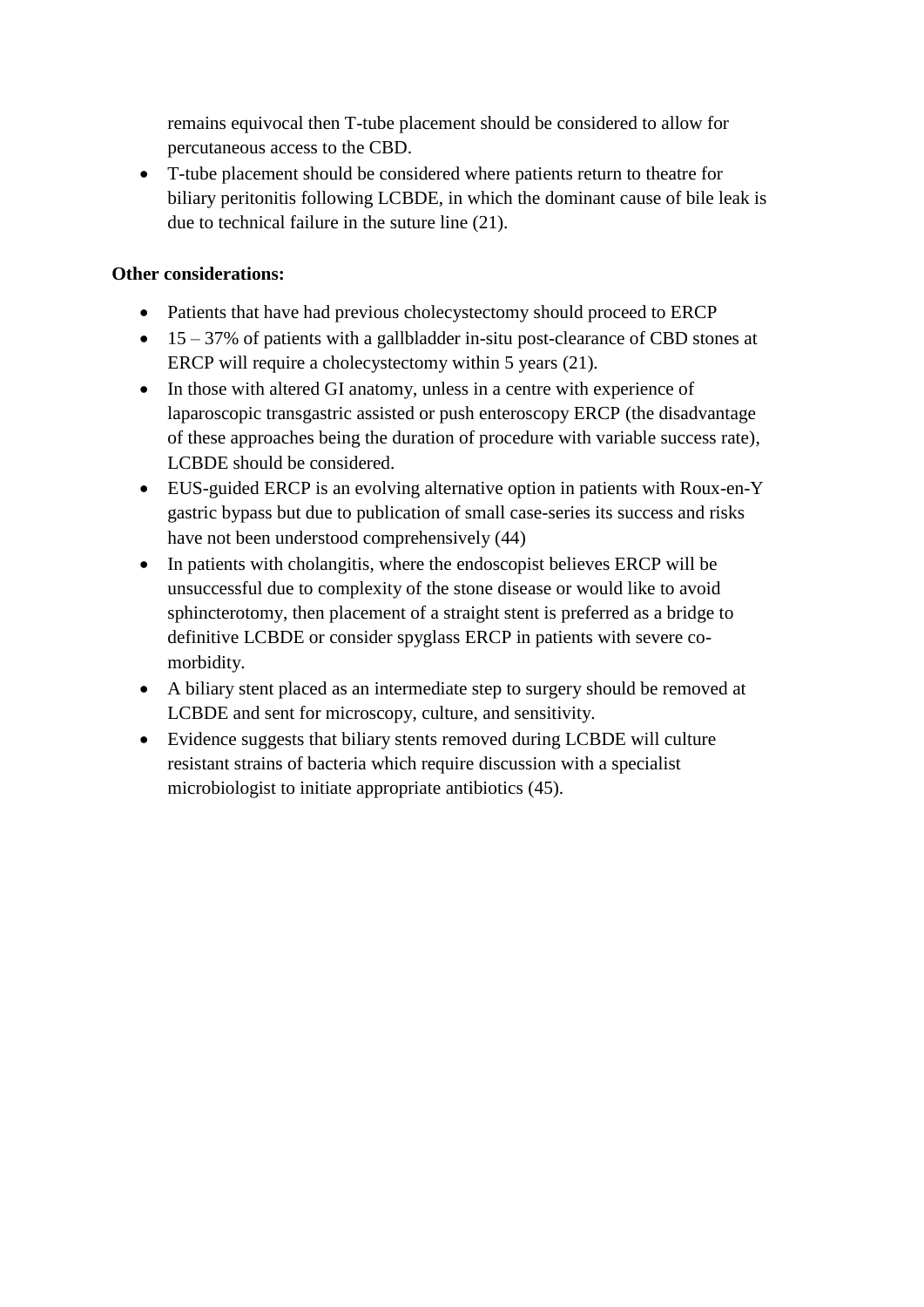#### *Special Considerations*

# **Pregnancy**

- Laparoscopy has become the preferred treatment modality for many surgical diseases in the gravid patient (46).
- Guidance suggests that laparoscopy can be carried out safely during any trimester of pregnancy without increased risk to mother or foetus (46).
- Both IOC and ERCP expose the mother to a minimal amount of radiation and may be used selectively during pregnancy with shielding of the lower abdomen.
- A safer alternative would be the use of LUS during LCBDE (47).
- Pregnant patients when in the second trimester should be placed in left lateral decubitus position to minimise compression of the vena cava.
- CO<sub>2</sub> insufflation pressure of 10-15 mmHg can be used safely in pregnant patients; however,  $CO<sub>2</sub>$  monitoring should take place with capnography during the procedure.
- CBDS can be managed safely during pregnancy with preoperative ERCP followed by laparoscopic cholecystectomy, laparoscopic cholecystectomy and LCBDE or laparoscopic cholecystectomy followed by ERCP. Comparative high quality randomised studies in these patient groups are lacking (46).
- Early involvement of an Obstetrician is critical and foetal heart rate monitoring should take place both pre and post operatively.

#### **Bariatric or Oesophago-Gastric Resectional Surgery**

- When cholecystectomy is performed prior to or following bariatric/oesophagogastric surgery, routine IOC or LUS should be performed irrespective of LFTs, size of common bile duct or previous pancreatitis, as accessing the papilla postoperatively would be technically difficult.
- In these patients, the primary choice of treatment should be LBCDE (33).
- If this fails then a forward viewing scope, push enteroscopy assisted ERCP (post oesophago-gastric resectional surgery), EUS guided ERCP or laparoscopic assisted ERCP (post Roux-en-Y gastric bypass) can be performed through the remnant stomach, although success of these methods are variable (33).

# **Biliary Immunofluorescence Cholangiography (BIC)**

- Use of BIC in biliary operations lacks evidence by way of improving safety. The intensity of fluorescent detection can be poor in inflamed thickened tissue or structures with significant overlying adipose tissue (48,49).
- An advantage of BIC may be in early visualisation of small ductal bile leaks (Lushka/sectoral) from the liver bed during the cholecystectomy.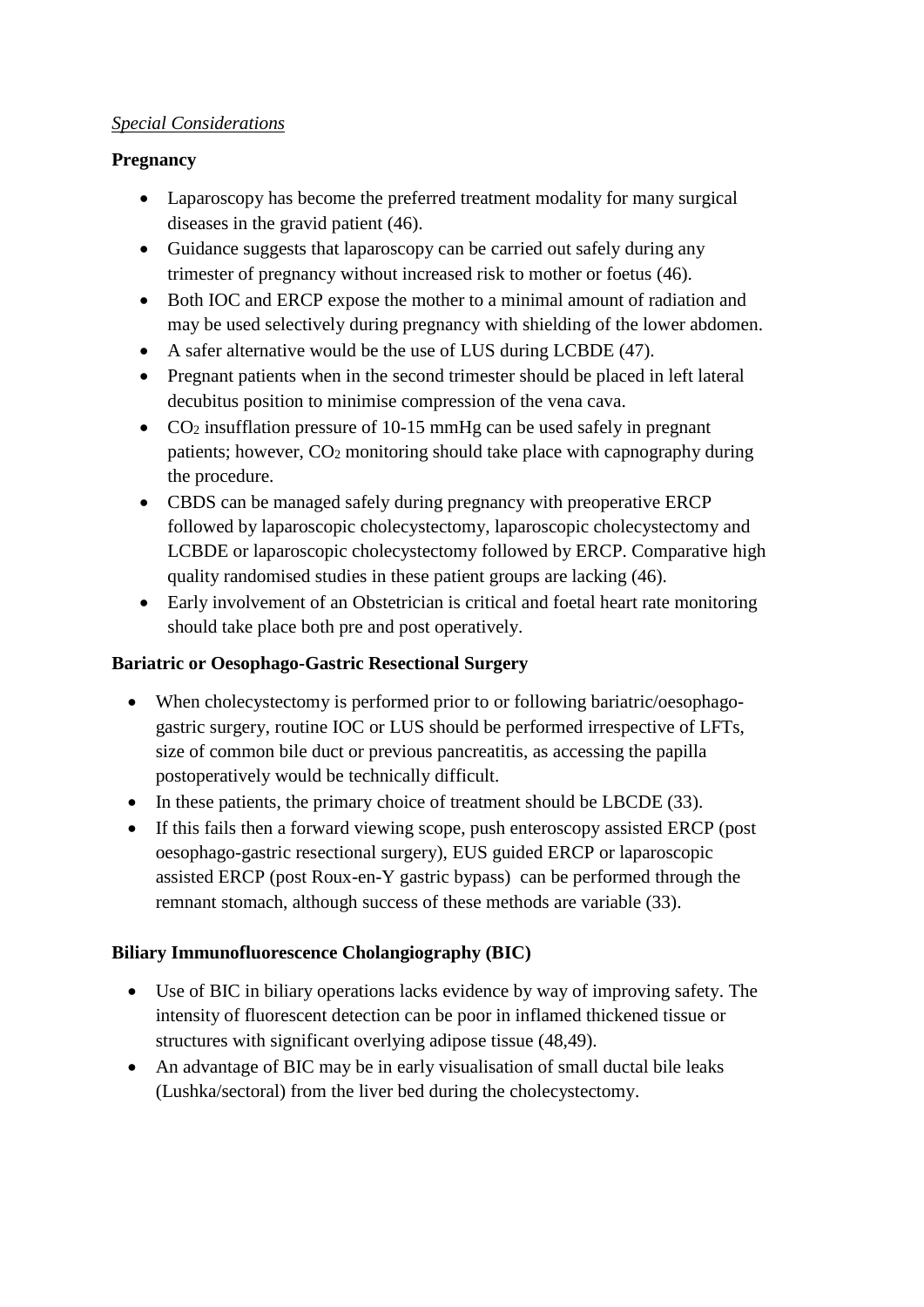# **Laparoscopic Ultrasound (LUS)**

- LUS can be used routinely for identification of CBDS as an alternative to IOC.
- LUS should be used in patients allergic to contrast, in those having a history of choledochoduodenostomy/ hepaticojejunostomy or post laparoscopic/open cholecystectomy where there will be inflammation/scarring/thickening expected in and around the hepatoduodenal ligament.
- In the above scenarios scarring can lead to distortion/displacement of the portal structures. Here LUS can differentiate between structures by use of colour flow Doppler.
- Following exposure and confirmation of the CBD with LUS, once dissected the CBD should be aspirated with a long Abocath needle to verify aspiration of bile before performing a choledochotomy.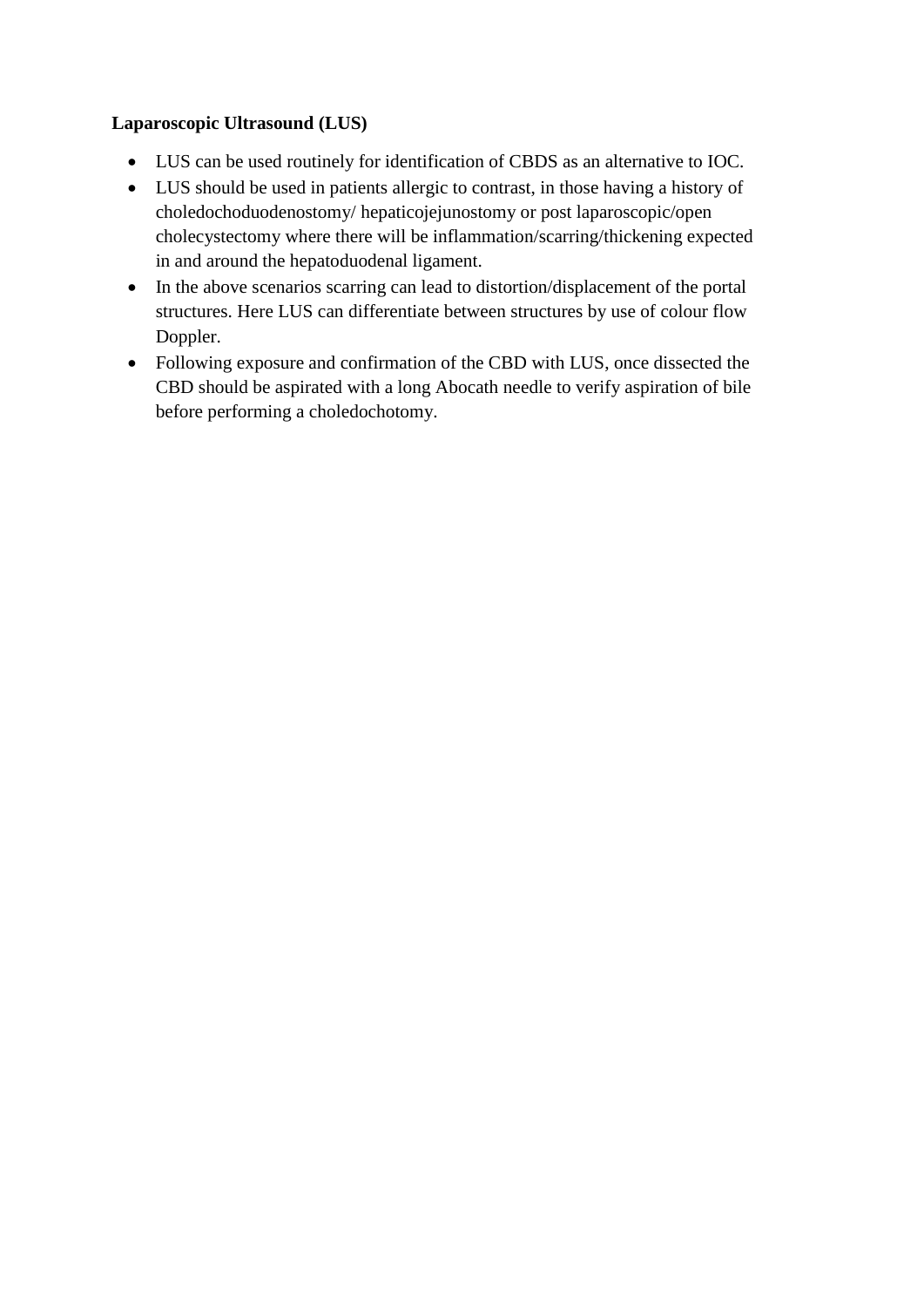# *General Consideration with Endoscopic Management of CBDS – Endoscopic Retrograde Cholangio-Pancreatography (ERCP)*

- Biliary sphincterotomy and endoscopic stone clearance is recommended as a primary form of treatment for patients with CBDS post cholecystectomy (21).
- The exception is in post bariatric or gastric surgery where ERCP would not be possible due to altered anatomy making the ampulla inaccessible. In such cases, LCBDE should be considered (21,33).
- Double balloon enteroscopy assisted ERCP has been used in patients with altered gastric anatomy although the technical success has been less than 90% (34).
- There has been the emergence of laparoscopic assisted transgastric ERCP but the reported outcomes have shown significant complications related to the laparoscopy and the technique has not been evaluated in large randomised studies (35–37). The procedure related complications include:
	- o Conversion to open (5%)
	- o Access site infection (5%)
	- o Bowel injury (5.9%)
	- o Intra-abdominal haematoma (5%)
- ERCP should also be considered when patients have evidence of acute cholangitis, as this is a relative contraindication to choledochotomy (21).
- ERCP is also preferred when the gallbladder is still present but due to significant co-morbidity, surgery is not feasible (21).
- ERCP is an effective method of treating CBDS with high rates of clearance, although there is also a potential for adverse events including (38):
	- o acute pancreatitis (3.5%)
	- $\circ$  bleeding  $(1.3\%)$
	- o perforation (0.6%)
	- $\circ$  biliary sepsis (1.5%)

# *Role of Cholangioscopy (Spyglass ERCP)*

- Approximately 10-15% of CBDS cannot be treated using the standard stone removal techniques such as the basket or balloon catheter (39). Cholangioscopy or Spyglass ERCP guided electrohydraulic lithotripsy (EHL) or laser lithotripsy (LL) should be considered in non-surgical candidates when other standard ERCP treatment options fail to achieve duct clearance (40).
- Spyglass-EHL cannot be effectively used in circumstances where there is a distal CBD stones and a water column cannot be maintained. The water column is critical to keep the CBD distended and avoid thermal injury to the wall of the bile duct.
- Most encountered complications of Spyglass-EHL are cholangitis, pancreatitis, and bleeding. Rarely, perforation of the duodenum can occur (50,51). The overall procedure success rate in clearing the CBD with Spyglass ERCP is 89% (51).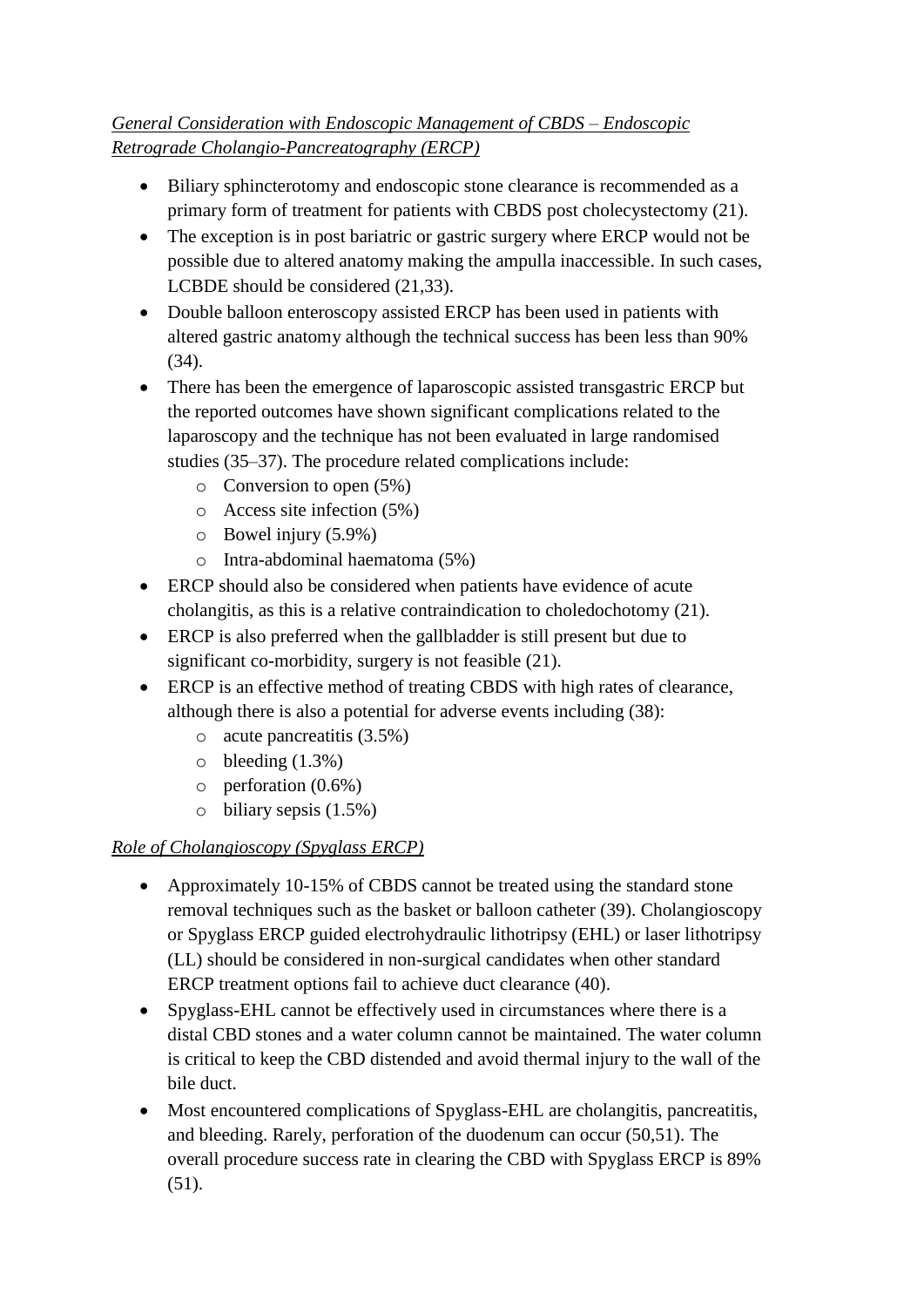# *Ultrasound Guided Decompression of the Biliary System with Percutaneous Transhepatic Cholangiography (PTC)*

- PTC should be offered to patients who are critically ill and unable to undergo ERCP.
- It should also be offered to patients with cholangitis where ERCP would not be possible due to altered anatomy or where patients have had an unsuccessful ERCP.
- Complications include bleeding, bile leak and infection and with right sided biliary puncture there is an increased risk of pneumothorax.
- Inpatient mortality of patients that have undergone PTC has been reported as high as 21% (52). However, it is to be appreciated that the physiological burden of disease process has a profound influence on the mortality rate.

# *Medical Management of CBDS*

- Ursodeoxycholic acid (UDCA) is licensed for treatment of gallstones but there is no evidence it reduces symptoms in many patients with stones (52).
- The exceptions are:
	- o During rapid weight loss (>1.5Kg/week) post bariatric surgery for 6 months  $(52)$ .
	- o Patients with low phospholipid associated cholelithiasis (LPAC) due to mutation of ABCD4 gene. Typically develop cholesterol gallstone disease  $<$  40 years, have 1<sup>st</sup> degree relatives with gallstone disease, recurrent symptoms post cholecystectomy and prone to IHD stones (53).
	- o Patients on somatostatin analogues (54)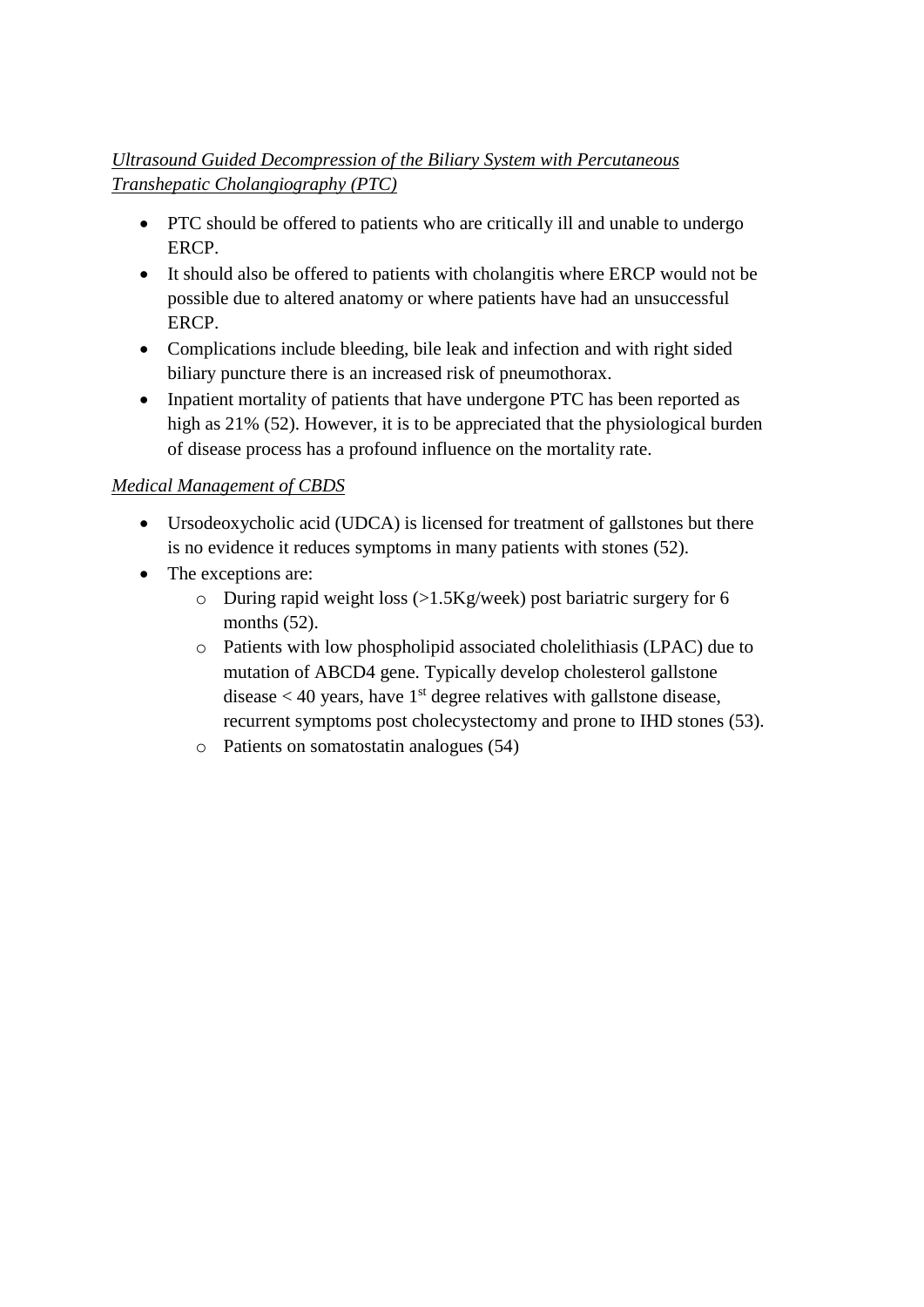# **References**

1. McNicoll, C.F., Pastorino, A., Farooq, U. and St Hill, C.R., 2020. Choledocholithiasis. *StatPearls [Internet]*.

2. Glenn F. Biliary tract disease since antiquity. Bull N Y Acad Med. 1971 Apr;47(4):329– 50.

3. Praderi RC. Sintesi storica ed evoluzione delle conoscenze in tema di malattie biliopancreatiche e dei concetti che hanno informato la loroterapia. Mal Delle Vie Biliari E Pancreas. 1990;2:2531–62.

4. Gúzman Mora F. Últimos días, muerte y autopsia del General Santander. Trib MédBogotá. 1992;333–6.

5. Reich A. Accidental injection of bile ducts with petrolatum and bismuth paste. Journal of the American Medical Association. 1918 Nov 9;71(19):1555-.

6. Tenney CF PS. Injection of the bile ducts with bismuth paste. JAMA. 1922;78(171).

7. Berci G. Historical Perspective on the Treatment of Choledocholithiasis: Lessons Learned and Techniques Prior to the Laparoscopic Era. InCholedocholithiasis 2018 (pp. 3-28). Springer, Cham.

8. Graham EA, Cole WH. Roentgenologic examination of the gallbladder: preliminary report of a new method utilizing the intravenous injection of tetrabromphenolphthalein. Journal of the American Medical Association. 1924 Feb 23;82(8):613-4.

9. Mirizzi PL. La colangiografia durante las operaciones de las vias biliares. Bol Soc Chir BAires. 1932;16:1133.

10. MIRRIZI P. Operative cholangiography. Surg Gynecol Obstet. 1937;65:702–10.

11. Cervantes J. Common Bile Duct Stones Revisited after the First Operation 110 Years Ago. World J Surg. 2000 Oct;24(10):1278–81.

12. Glenn F, Grafe WR. Historical Events in Biliary Tract Surgery. Arch Surg. 1966 Nov 1;93(5):848–52.

13. Glenn F. Exploration of the common bile duct. Annals of surgery. 1940 Jul;112(1):64.

14. Morgenstern L. Hans Kehr: not first, but foremost. Surg Endosc. 1993;7(3):152–4.

15. Fogarty TJ. A method for extraction of arterial emboli and thrombi. Surg Gynecol Obstet. 1963;116:241–4.

16. Mazzariello RM. Transcholecystic extraction of residual calculi in common bile duct. Surgery. 1974;75(3):338–47.

17. Classen M. Endoscopic sphincterotomy of the papilla of Vater and extraction of stones from the choledochal duct. Dtsch Med Wochenschr. 1974;99:469–7.

18. Kawai K, Akasaka Y, Murakami K, Tada M, Kohli Y, Nakajima M. Endoscopic sphincterotomy of the ampulla of Vater. Gastrointest Endosc. 1974;20(4):148–51.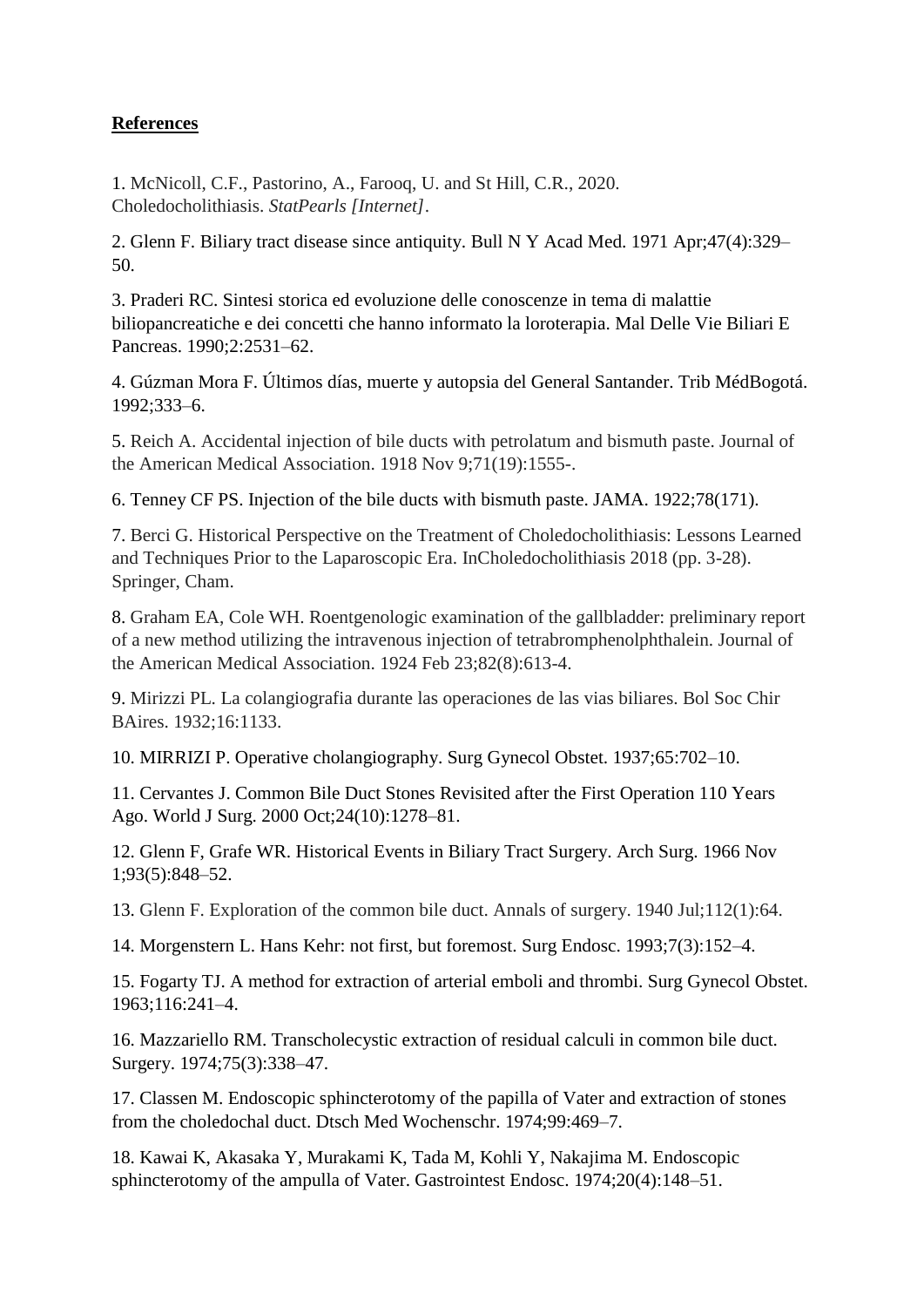19. Crawford DL, Phillips EH. Laparoscopic common bile duct exploration. World J Surg. 1999;23(4):343.

20. Petelin JB. Laparoscopic approach to common duct pathology. Am J Surg. 1993;165(4):487–91.

21. Williams E, Beckingham I, El Sayed G, Gurusamy K, Sturgess R, Webster G, et al. Updated guideline on the management of common bile duct stones (CBDS). Gut. 2017 May;66(5):765-82.

22. Zhang W, Xu G, Huang Q, Luo K, Dong Z, Li J, et al. Treatment of gallbladder stone with common bile duct stones in the laparoscopic era. BMC Surg. 2015;15(1):7.

23. Lee D, Ahn YJ, Lee HW, Chung JK, Jung IM. Prevalence and characteristics of clinically significant retained common bile duct stones after laparoscopic cholecystectomy for symptomatic cholelithiasis. Ann Surg Treat Res. 2016 Nov;91(5):239–46.

24. Collins C, Maguire D, Ireland A, Fitzgerald E, O'Sullivan GC. A Prospective Study of Common Bile Duct Calculi in Patients Undergoing Laparoscopic Cholecystectomy. Ann Surg. 2004 Jan;239(1):28–33.

25. Ko CW, Lee SP. Epidemiology and natural history of common bile duct stones and prediction of disease. Gastrointest Endosc. 2002 Dec 1;56(6):S165–9.

26. Viriyaroj V, Rookkachart T. Predictive Factors for Choledocholithiasis in Symptomatic Gallstone Patients. J Med Assoc Thail Chotmaihet Thangphaet. 2016 Nov;99 Suppl 8:S112– 7.

27. Meeralam Y, Al-Shammari K, Yaghoobi M. Diagnostic accuracy of EUS compared with MRCP in detecting choledocholithiasis: a meta-analysis of diagnostic test accuracy in headto-head studies. Gastrointest Endosc. 2017 Dec 1;86(6):986–93.

28. Verma D, Kapadia A, Eisen GM, Adler DG. EUS vs MRCP for detection of choledocholithiasis. Gastrointest Endosc. 2006 Aug 1;64(2):248–54.

29. Kondo S, Isayama H, Akahane M, Toda N, Sasahira N, Nakai Y, et al. Detection of common bile duct stones: comparison between endoscopic ultrasonography, magnetic resonance cholangiography, and helical-computed-tomographic cholangiography. Eur J Radiol. 2005 May;54(2):271–5.

30. Garrow D, Miller S, Sinha D, Conway J, Hoffman BJ, Hawes RH, Romagnuolo J. Endoscopic ultrasound: a meta-analysis of test performance in suspected biliary obstruction. Clinical Gastroenterology and Hepatology. 2007 May 1;5(5):616-23.

31. Thomas S, Jahangir K. Noninvasive Imaging of the Biliary System Relevant to Percutaneous Interventions. Semin Interv Radiol. 2016 Dec;33(4):277–82.

32. Zhu J, Li G, Du P, Zhou X, Xiao W, Li Y. Laparoscopic common bile duct exploration versus intraoperative endoscopic retrograde cholangiopancreatography in patients with gallbladder and common bile duct stones: a meta-analysis. Surgical Endoscopy. 2020 Oct 6:1-9.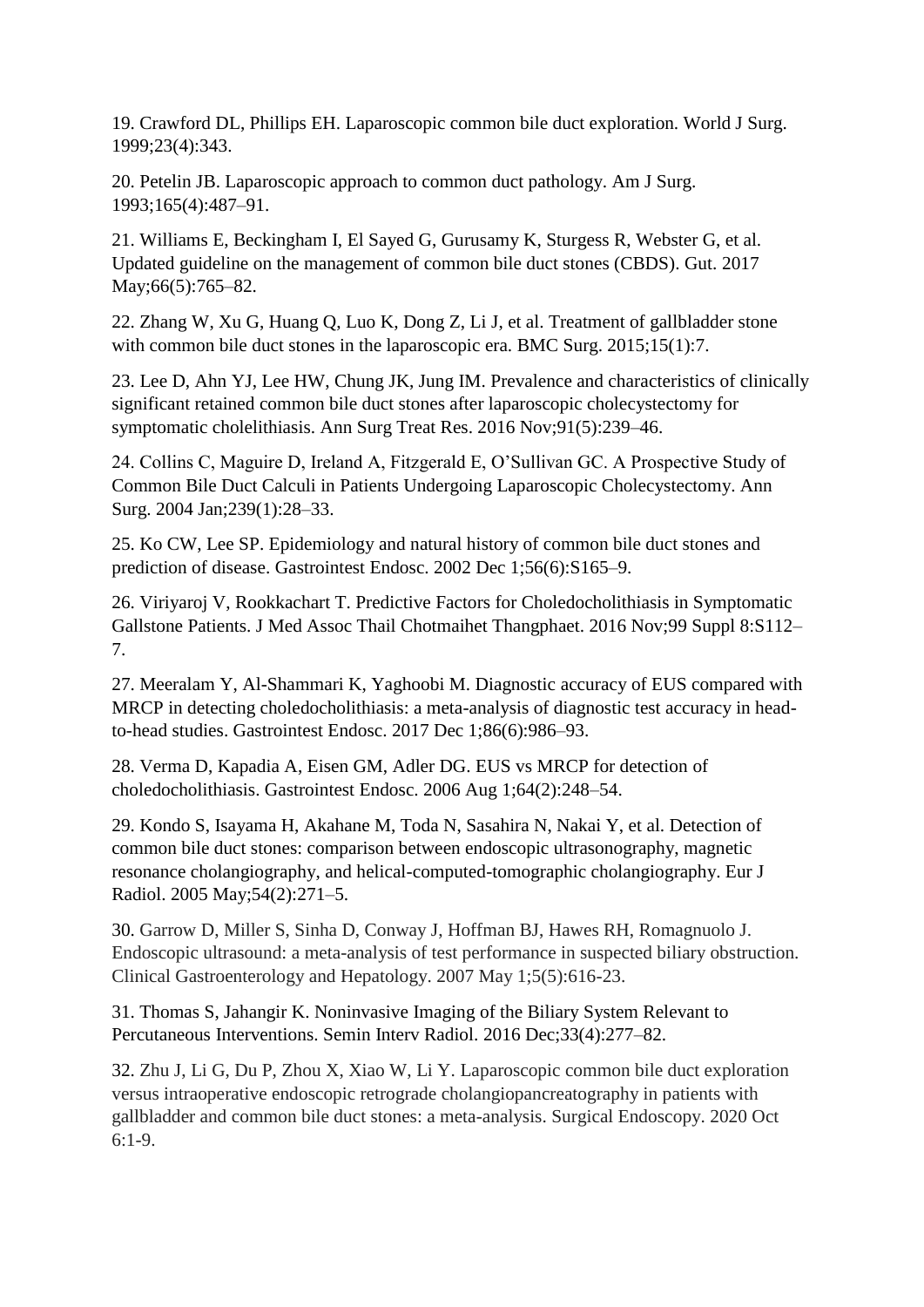33. Management of Common Bile Duct Stones in Patients After Roux-en-Y Gastric Bypass. - SAGES Abstract Archives [Internet]. SAGES. [cited 2020 Nov 11]. Available from: https://www.sages.org/meetings/annual-meeting/abstracts-archive/management-of-commonbile-duct-stones-in-patients-after-roux-en-y-gastric-bypass/

34. Kashani A, Abboud G, Lo SK, Jamil LH. Double balloon enteroscopy-assisted endoscopic retrograde cholangiopancreatography in Roux-en-Y gastric bypass anatomy: expert vs. novice experience. Endosc Int Open. 2018 Jul;6(7):E885–91.

35. Grimes KL, Maciel VH, Mata W, Arevalo G, Singh K, Arregui ME. Complications of laparoscopic transgastric ERCP in patients with Roux-en-Y gastric bypass. Surg Endosc. 2015 Jul 1;29(7):1753–9.

36. Frederiksen NA, Tveskov L, Helgstrand F, Naver L, Floyd A. Treatment of Common Bile Duct Stones in Gastric Bypass Patients with Laparoscopic Transgastric Endoscopic Retrograde Cholangiopancreatography. Obes Surg. 2017 Jun 1;27(6):1409–13.

37. Banerjee N, Parepally M, Byrne TK, Pullatt RC, Coté GA, Elmunzer BJ. Systematic review of transgastric ERCP in Roux-en-Y gastric bypass patients. Surg Obes Relat Dis. 2017 Jul 1;13(7):1236–42.

38. Andriulli A, Loperfido S, Napolitano G, Niro G, Valvano MR, Spirito F, Pilotto A, Forlano R. Incidence rates of post-ERCP complications: a systematic survey of prospective studies. American Journal of gastroenterology. 2007 Aug 1;102(8):1781-8.

39. Kamiyama R, Ogura T, Okuda A, Miyano A, Nishioka N, Imanishi M, et al. Electrohydraulic Lithotripsy for Difficult Bile Duct Stones under Endoscopic Retrograde Cholangiopancreatography and Peroral Transluminal Cholangioscopy Guidance. Gut Liver. 2018 Jul;12(4):457–62.

40. Stefanidis G, Christodoulou C, Manolakopoulos S, Chuttani R. Endoscopic extraction of large common bile duct stones: A review article. World J Gastrointest Endosc. 2012 May 16;4(5):167–79.

41. Rogers SJ, Cello JP, Horn JK, Siperstein AE, Schecter WP, Campbell AR, Mackersie RC, Rodas A, Kreuwel HT, Harris HW. Prospective randomized trial of LC+ LCBDE vs ERCP/S+ LC for common bile duct stone disease. Archives of surgery. 2010 Jan 1;145(1):28-33.

42. Darrien JH, Connor K, Janeczko A, Casey JJ, Paterson-Brown S. The surgical management of concomitant gallbladder and common bile duct stones. HPB Surgery. 2015;2015.

43. Gurusamy KS, Koti R, Davidson BR. T-tube drainage versus primary closure after laparoscopic common bile duct exploration. Cochrane Database Syst Rev. 2013;(6).

44. Shah RM, Tarnasky P, Kedia P. A review of endoscopic ultrasound guided endoscopic retrograde cholangiopancreatography techniques in patients with surgically altered anatomy. Translational gastroenterology and hepatology. 2018;3.

45. Lübbert C, Wendt K, Feisthammel J, Moter A, Lippmann N, Busch T, Mössner J, Hoffmeister A, Rodloff AC. Epidemiology and resistance patterns of bacterial and fungal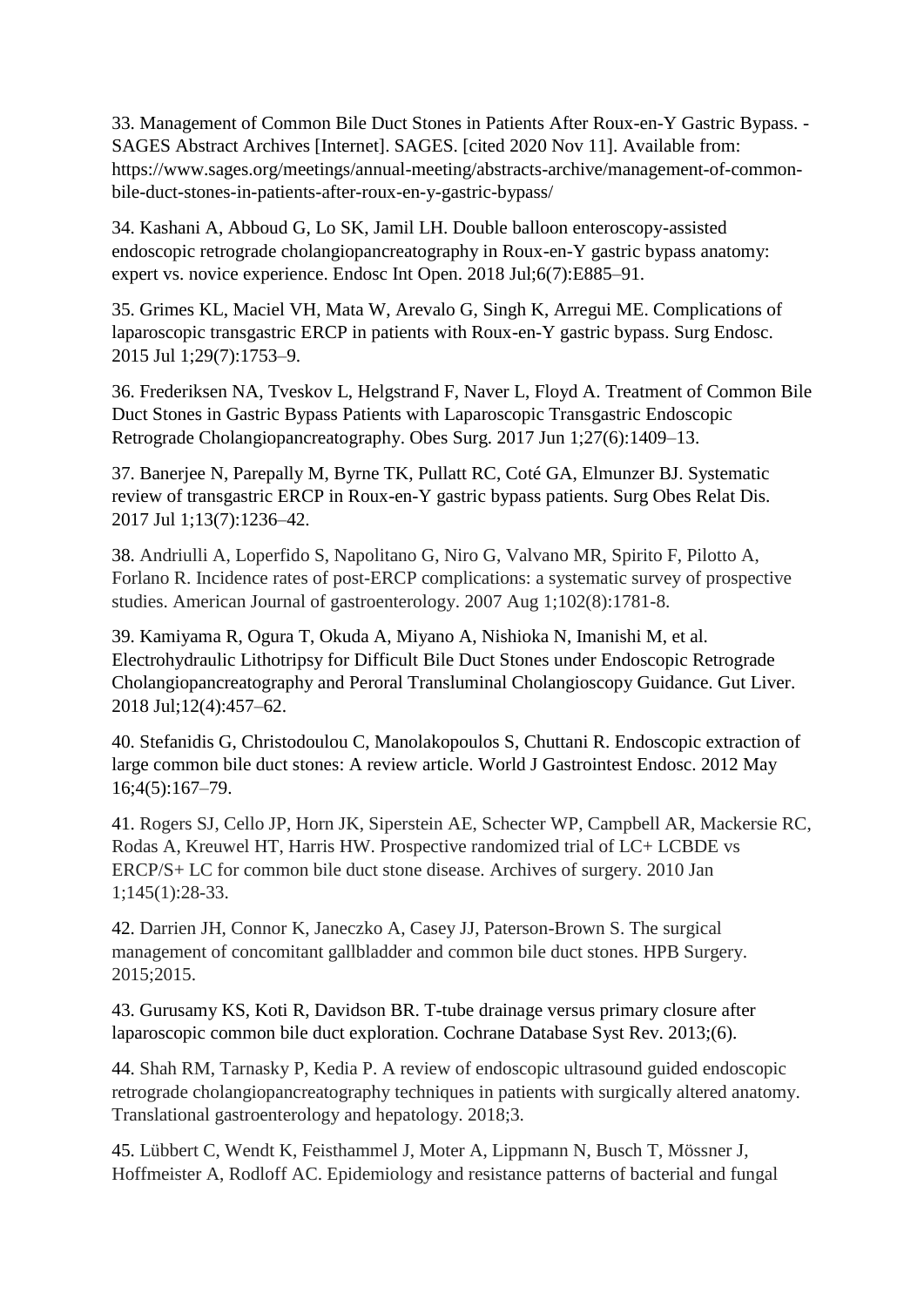colonization of biliary plastic stents: a prospective cohort study. PLoS One. 2016 May 12;11(5):e0155479.

46. Guidelines for the Use of Laparoscopy during Pregnancy - A SAGES Publication [Internet]. SAGES. [cited 2020 Nov 11]. Available from: https://www.sages.org/publications/guidelines/guidelines-for-diagnosis-treatment-and-use-of-

laparoscopy-for-surgical-problems-during-pregnancy/

47. Aziz O, Ashrafian H, Jones C, Harling L, Kumar S, Garas G, et al. Laparoscopic ultrasonography versus intra-operative cholangiogram for the detection of common bile duct stones during laparoscopic cholecystectomy: a meta-analysis of diagnostic accuracy. Int J Surg Lond Engl. 2014;12(7):712–9.

48. Scroggie DL, Jones C. Fluorescent imaging of the biliary tract during laparoscopic cholecystectomy. Ann Surg Innov Res. 2014 Aug 12;8:5.

49. Ambe PC, Plambeck J, Fernandez-Jesberg V, Zarras K. The role of indocyanine green fluoroscopy for intraoperative bile duct visualization during laparoscopic cholecystectomy: an observational cohort study in 70 patients. Patient Saf Surg. 2019 Jan 12;13(1):2.

50. Ang, T.L. and Kwek, A.B.E., 2019. Safety and efficacy of SpyGlass cholangiopancreatoscopy in routine clinical practice in a regional Singapore hospital. *Singapore medical journal*, *60*(10), p.538.

51. National Institute of Clinical Excellent. The spyglass direct visualisation system for diagnostic and therapeutic procedures during endoscopy of the biliary system. NICE. 2015.

52. Uberoi R, Das N, Moss J, Robertson I. British society of interventional radiology: biliary drainage and stenting registry (BDSR). Cardiovascular and interventional radiology. 2012 Feb 1;35(1):127-38.

53. Machado FH, Castro Filho HF, Babadopulos RF, Rocha HA, Costa MD, Rocha JL, Moraes Filho MO. Ursodeoxycholic acid in the prevention of gallstones in patients subjected to Roux-en-Y gastric bypass. Acta cirurgica brasileira. 2019;34(1).

54. Goubault P, Brunel T, Rode A, Bancel B, Mohkam K, Mabrut J-Y. Low-Phospholipid Associated Cholelithiasis (LPAC) syndrome: A synthetic review. J Visc Surg. 2019 Sep;156(4):319–28.

55. Attanasio R, Mainolfi A, Grimaldi F, Cozzi R, Montini M, Carzaniga C, Grottoli S, Cortesi L, Albizzi M, Testa RM, Fatti L. Somatostatin analogs and gallstones: a retrospective survey on a large series of acromegalic patients. Journal of endocrinological investigation. 2008 Aug;31(8):704-10.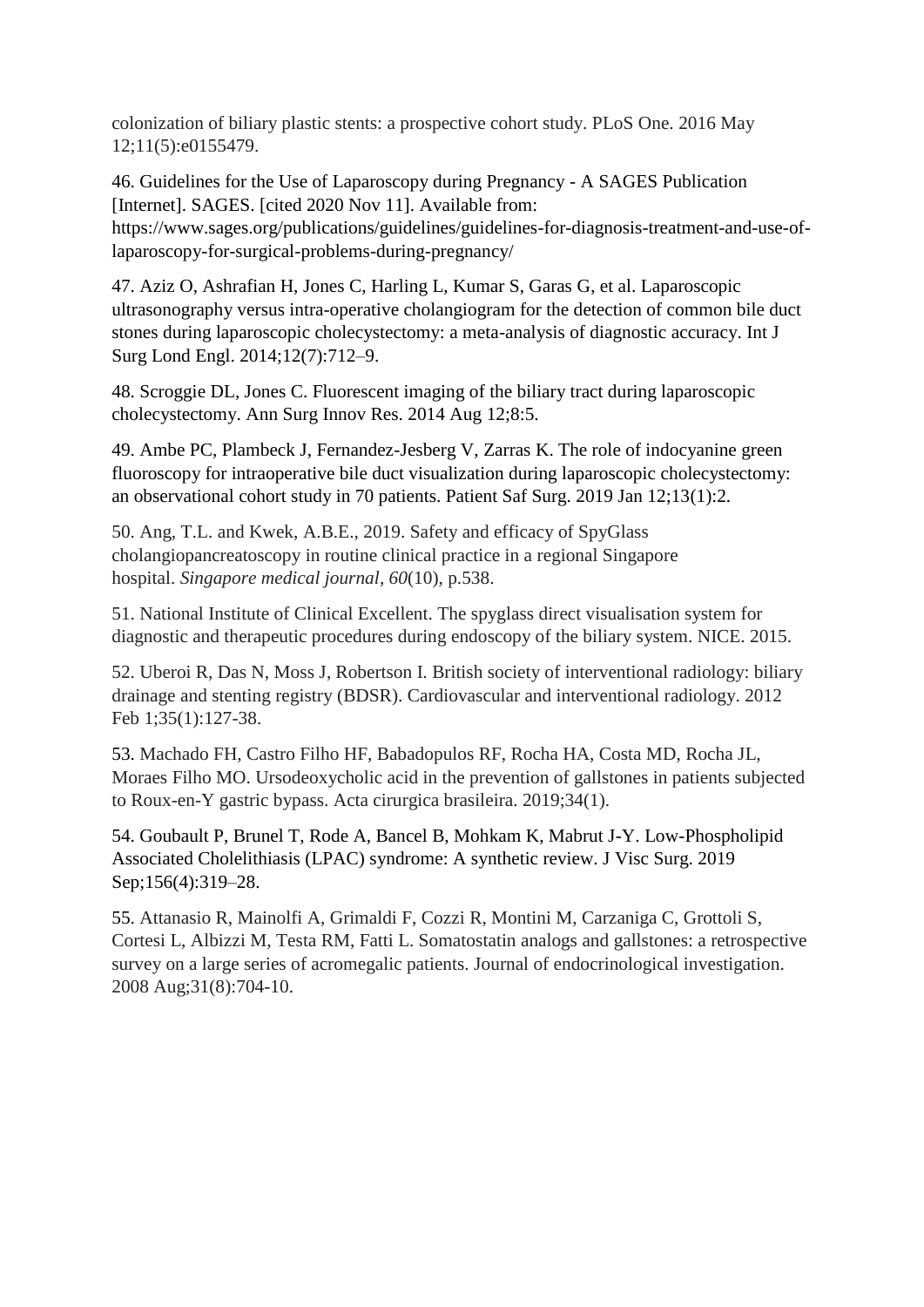

\*low likelihood = normal USS/LFTs and low clinical suspicion; moderate likelihood = CBD dilatation on USS with normal LFTs or abnormal LFTs with normal CBD on USS; high likelihood = CBD stone on US, features of cholangitis or pain/duct dilatation/jaundice in a patient with history of gallstones

#### **Figure 1 (21)**